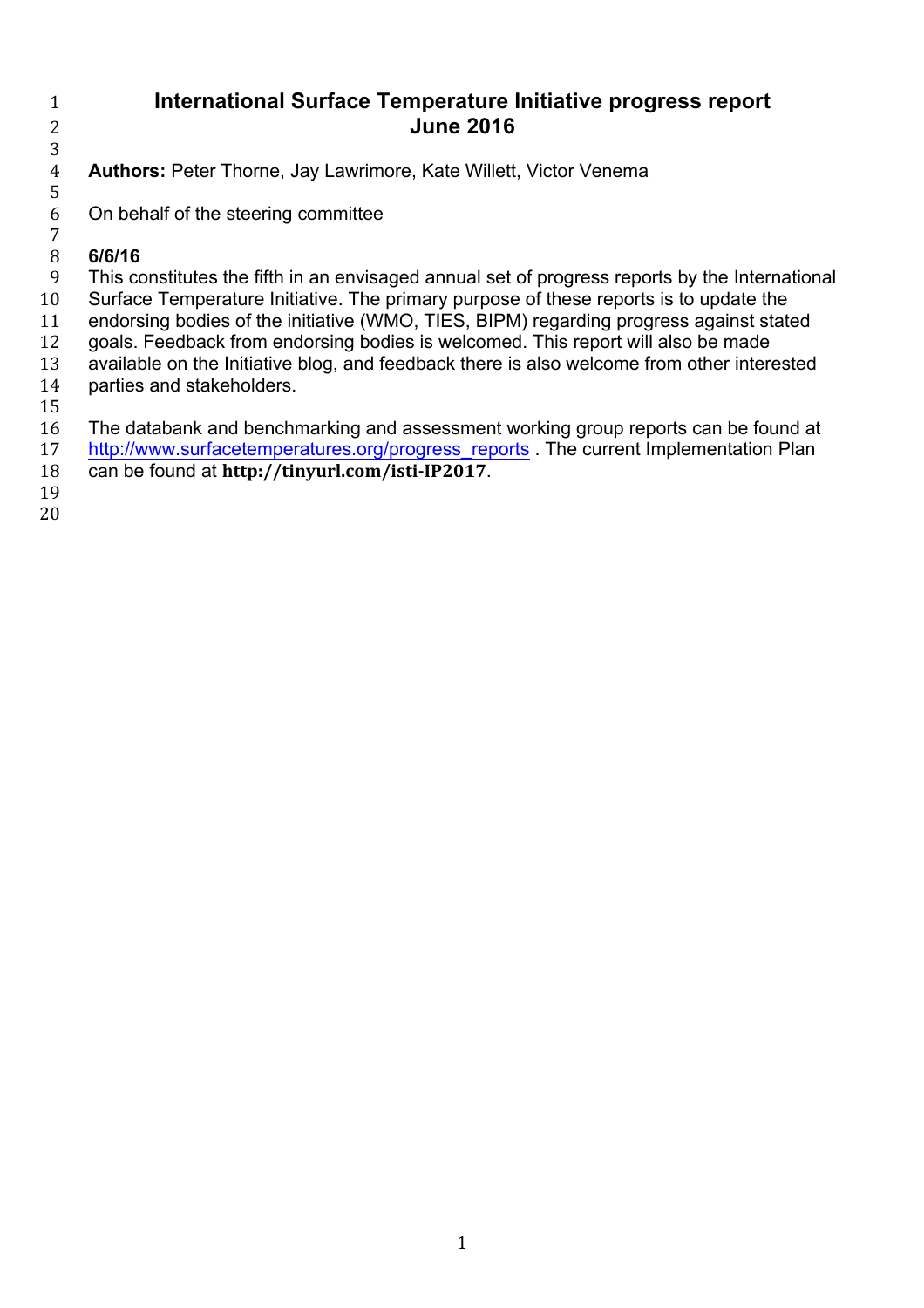## **SUMMARY**

# **Overall progress**

 In 2015 additional progress was made to further the overall Initiative aims. Two major events are of particular import: the release of a new version of the databank holdings and the roll-out of the Parallel Observations Science Team (POST).

- 
- Based upon initial feedback and further investiagtion a new Version 1.1 release of the
- databank was made in late 2015. The changes made in the release are outlined and
- justified in a NOAA technical note available at
- ftp://ftp.ncdc.noaa.gov/pub/data/globaldatabank/monthly/stage3/ISTI\_Databnk\_Technical\_ Report\_v1.1.0.pdf .
- 

 The Parallel Observations Science Team made substantial progress in collecting and analysing an initial set of parallel measurements data holdings. An in person meeting of many of this group was held on the side of the EUMETNET Data Management Workshop (DMW) held in St Gallen.

 Several papers, web-based reports, and conference / workshop talks and posters have been given over the past year. The ISTI databank version 1 release was used in the high

profile Karl et al. Science paper. Talks were given at: AGU fall meeting (invited), EGU,

EMS, the WCRP Grand Challenge meeting on extremes, CSIRO, the Australian BoM, Met

Eireann, at the DMW, Climate ES and the UK MetOffice. Posters were given at The

Copernicus Climate Change Service Data Store meeting, and EGU.

 The benchmarking has been more challenging than previously foreseen. Victor Venema visited the Met Office in August and this resulted in further progress. Clean worlds are now created but the papers describing them are not yet accepted.

 The ISTI Chair has been chosen to sit on EUSTACE's science advisory panel. A first meeting of this project occurred in 2015 along with phone briefings. The project will help inform future ISTI-related efforts towards daily data homogenisation. 

 A failed bid for funding to support ISTI activities was submitted to Science Foundation Ireland. Efforts will continue to be encouraged to seek funding to support ISTI activities. 

# **Significant issues**

 Significant issues are unchanged from those outlined in previous years. They are repeated here for completeness.

- 1. At time of writing, the envisaged working group charged with creating a data portal and user support remains elusive. Although not currently critical as there are still no products developed under ISTI auspices this will become so and suggestions as to how to pursue this would be welcomed.
- 2. Concerns remain over the ability to get multiple independent groups engaged in the dataset creation (homogenization of the data to create climate products) problem.
- 3. Despite numerous efforts to create a crowdsourcing digitization portal with the citizen science alliance, it remains the case that no funding has been accrued. It would require on the order of 0.5 million US\$ to create a portal and pull through to the databank for three years. Suggestions as to potential avenues to pursue would be welcome.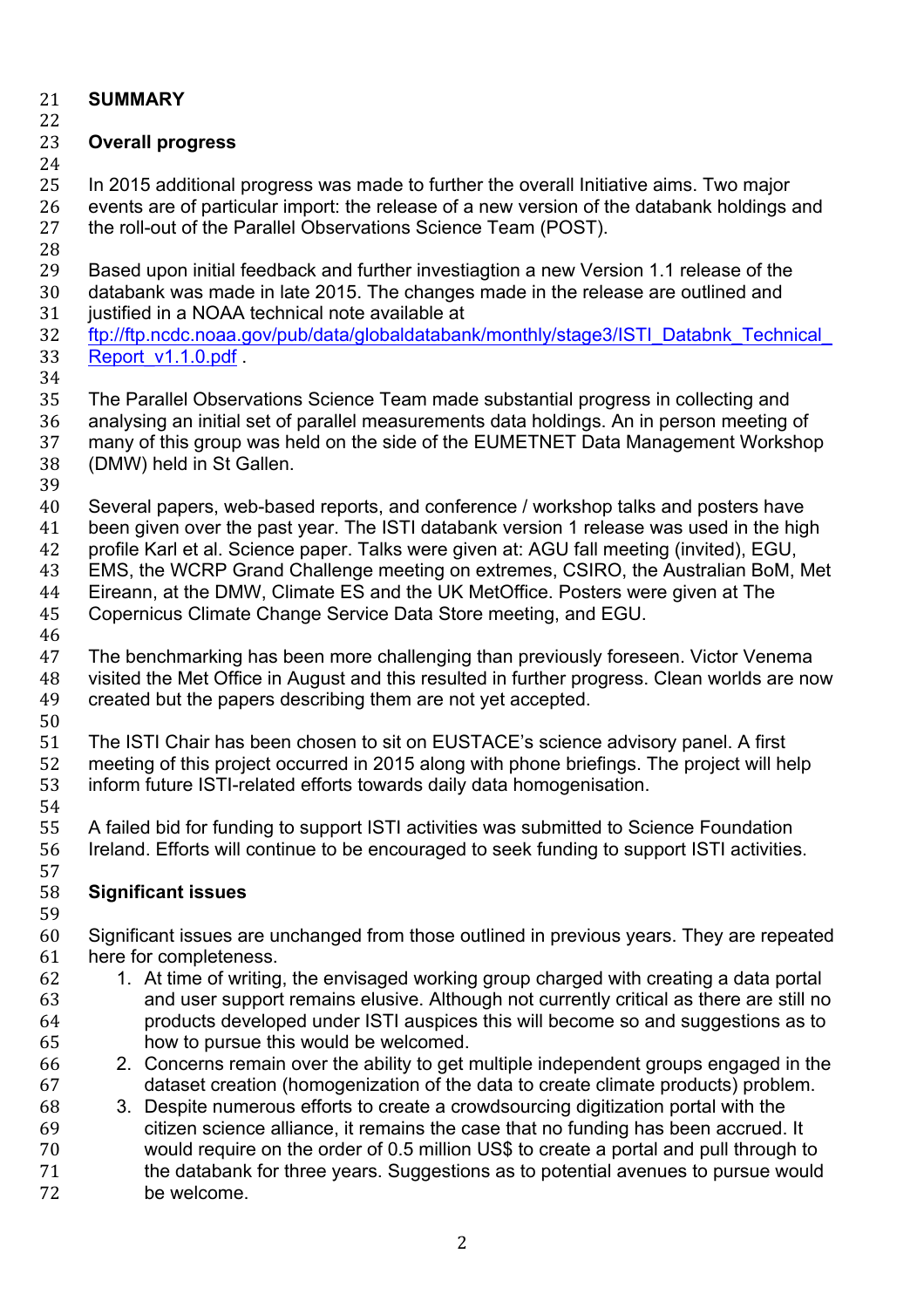4. Implicit in much of the above the Initiative continues to function in a largely volunteer-based capacity with in-kind support from some of the participants' institutions. A more dedicated funding solution would help place the Initiative as a whole on a firmer basis. In particular progress should be weighed against dedicated resources. It is not, in that context, a great surprise that several timelines have slipped substantively again.

### **Plans for the coming year**

# 82 • Release of first version of benchmarks<br>83 • Presentation of progress at various rele

- Presentation of progress at various relevant international meetings
- 84 Papers describing the benchmarks
- 85 Release of GHCNv4 which builds from the v1.1 databank release
- 86 Several papers envisaged to be published arising from the SAMSI sponsored workshop workshop

### **Publications in 2015-2016 reporting period**

- 90 Karl, T. R. et al., 2015, Possible artifacts of data biases in the recent global surface<br>91 warming hiatus. Science. Vol. 348 no. 6242 pp. 1469warming hiatus. Science, Vol. 348 no. 6242 pp. 1469-
- 1472 DOI: 10.1126/science.aaa5632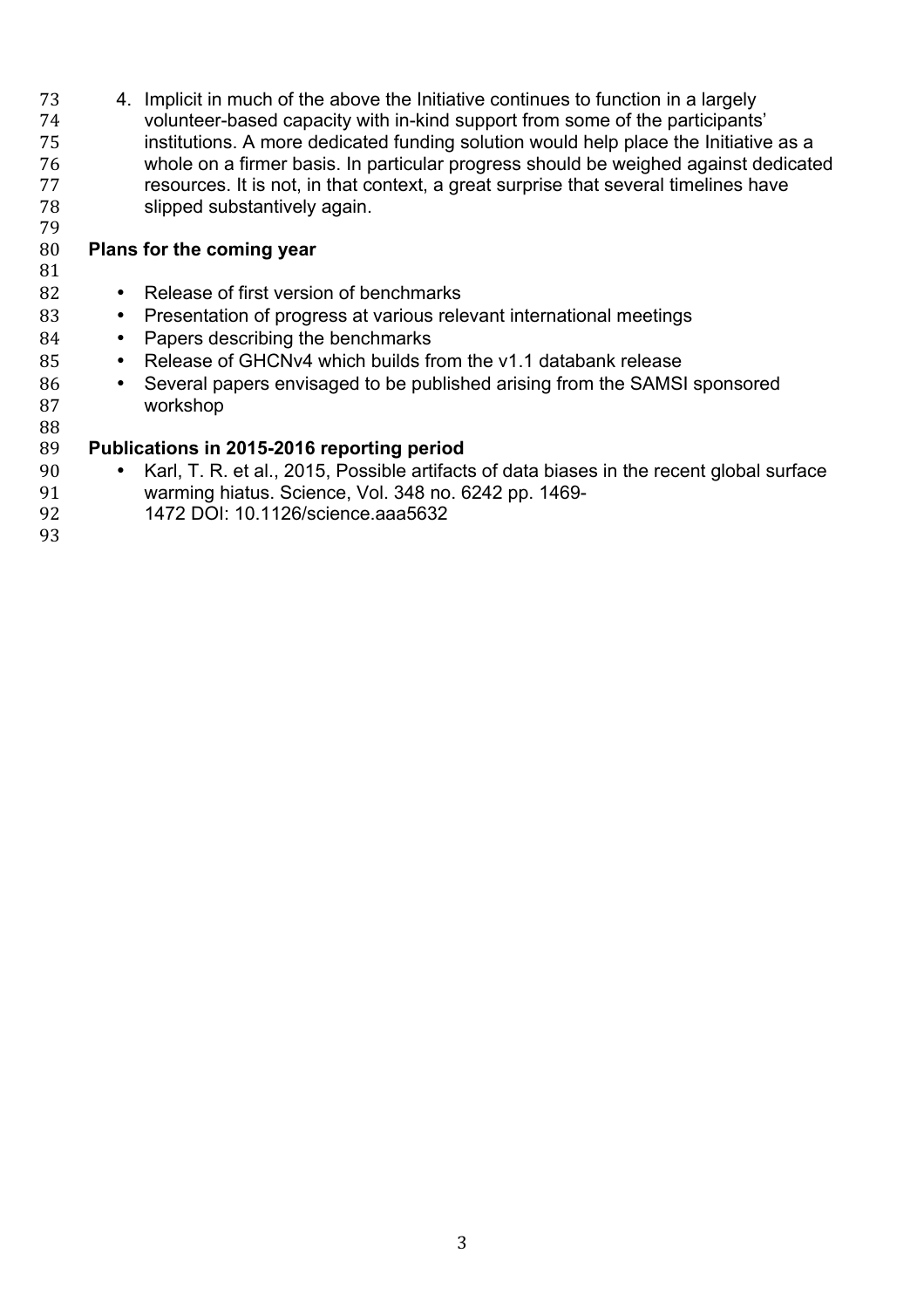| 94<br>95                                      | <b>PROGRESS ON TASKS DETAILED IN THE IMPLEMENTATION PLAN THROUGH 2015</b>                                                            |                                                                                                                                                                                                                                                                                                                                                                  |  |  |  |
|-----------------------------------------------|--------------------------------------------------------------------------------------------------------------------------------------|------------------------------------------------------------------------------------------------------------------------------------------------------------------------------------------------------------------------------------------------------------------------------------------------------------------------------------------------------------------|--|--|--|
| 96<br>97                                      | 1. Ongoing or periodic activities                                                                                                    |                                                                                                                                                                                                                                                                                                                                                                  |  |  |  |
| 98<br>99<br>100<br>101<br>102<br>103          | <b>Task: Regular Teleconferences</b><br><b>Main Contact: Peter Thorne</b><br><b>Milestone:</b><br><b>Progress:</b><br><b>Issues:</b> | <b>Due Date: Ongoing</b><br><b>Status: Ongoing</b><br>Regular discussions amongst members of the steering committee<br>Regular calls have occurred and been minuted on the web. In<br>general agreed actions have been completed satisfactorily.<br>None.                                                                                                        |  |  |  |
| 104                                           |                                                                                                                                      |                                                                                                                                                                                                                                                                                                                                                                  |  |  |  |
| 105<br>106<br>107<br>108<br>109<br>110<br>111 | <b>Main Contact: Peter Thorne</b><br><b>Milestone:</b><br><b>Progress:</b><br><b>Issues:</b>                                         | <b>Task:</b> Formal annual written report on Initiative<br>Due Date: Jan<br><b>Status: Delivered late</b><br>Written by steering committee to sponsors and posted online.<br>This document.<br>Owing to commitments of senior initiative members this was<br>delivered, 4 months late.                                                                           |  |  |  |
| 112<br>113<br>114<br>115                      | <b>Milestone:</b>                                                                                                                    | <b>Task:</b> Formal written reports on working group progress<br>Main Contact: Jay Lawrimore / Kate Willett<br>Due Date: Oct<br><b>Status: Done</b><br>Written reports from working groups submitted to steering<br>committee for approval and posted online.                                                                                                    |  |  |  |
| 116<br>117<br>118                             | Progress:<br><b>Issues:</b>                                                                                                          | Done.<br>None.                                                                                                                                                                                                                                                                                                                                                   |  |  |  |
| 119<br>120<br>121<br>122<br>123<br>124<br>125 | <b>Main Contact: Peter Thorne</b><br><b>Milestone:</b><br><b>Progress:</b><br><b>Issues:</b>                                         | <b>Task:</b> Maintenance of website and blog<br>Due Date: Ongoing<br><b>Status: Ongoing</b><br>Materials updated and highlighted on a regular basis.<br>All relevant materials have been posted and are up to date.<br>None although reappraisal and refresh of materials is required in<br>2016 and will be undertaken as time permits.                         |  |  |  |
| 126<br>127<br>128<br>129<br>130<br>131<br>132 | <b>Milestone:</b><br>Progress:<br><b>Issues:</b>                                                                                     | Task: Promotion of Initiative through relevant meetings<br>Main Contact: Steering committee<br>Due Date: Ongoing Status: Ongoing<br>Presentation to the science community through talks and posters.<br>The Initiative has been presented at multiple meetings this past<br>year through talks and / or posters as highlighted in the summary<br>above.<br>None. |  |  |  |
| 133<br>134                                    |                                                                                                                                      | <b>Task:</b> Engendering new dataset efforts                                                                                                                                                                                                                                                                                                                     |  |  |  |
| 135<br>136                                    |                                                                                                                                      | <b>Main Contact: Steering committee</b><br>Due Date: Ongoing<br><b>Status: Cause for concern</b>                                                                                                                                                                                                                                                                 |  |  |  |
| 137<br>138<br>139<br>140                      | <b>Milestone:</b>                                                                                                                    | Exploit opportunities to promote awareness of the need for<br>improvements to and diversity of algorithms, for example by<br>organizing conference sessions and journal special issues and by<br>lobbying funding bodies to support research in this area.                                                                                                       |  |  |  |
| 141<br>142<br>143<br>144<br>145               | Progress:                                                                                                                            | Several funding bids were submitted but ultimately not successful.<br>EUSTACE is showing substantial progress. A new PhD student has<br>started at Maynooth University looking at novel techniques using<br>the 20 <sup>th</sup> Century reanalysis. The Met Office continues to pursue a<br>PhD studentship to pursue new and novel analyses.                   |  |  |  |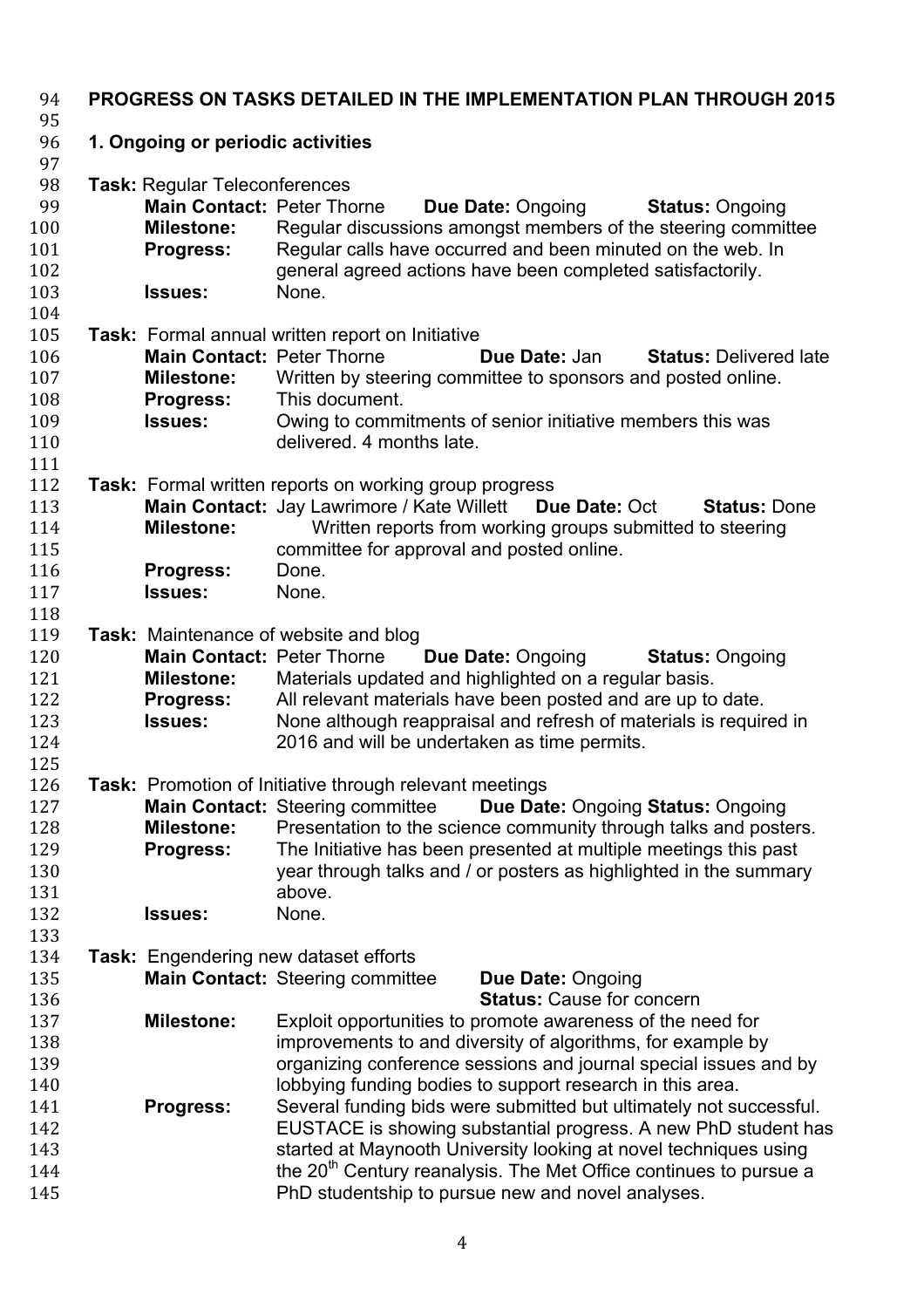| 146<br>147<br>148 | <b>Issues:</b>                    | Lack of relevant calls continues to inhibit setting up substantive<br>research programs in this area. |                                                                                       |                        |
|-------------------|-----------------------------------|-------------------------------------------------------------------------------------------------------|---------------------------------------------------------------------------------------|------------------------|
| 149<br>150        | website                           |                                                                                                       | Task: Up to date reference list of work on inhomogeneities in surface temperatures on |                        |
| 151               | <b>Main Contact: Kate Willett</b> |                                                                                                       | Due Date: Ongoing                                                                     | <b>Status: Ongoing</b> |
| 152               | <b>Milestone:</b>                 |                                                                                                       | To form a scientific basis for defining error model (analog) spread.                  |                        |
| 153               | <b>Progress:</b>                  |                                                                                                       | New relevant literature has been added as it has been published or                    |                        |
| 154               |                                   | discovered.                                                                                           |                                                                                       |                        |
| 155               | <b>Issues:</b>                    | None.                                                                                                 |                                                                                       |                        |
| 156               |                                   |                                                                                                       |                                                                                       |                        |
| 157               |                                   |                                                                                                       | <b>Task:</b> Advocacy of the benchmarks and support for users                         |                        |
| 158               | <b>Main Contact: Kate willett</b> |                                                                                                       | Due Date: Ongoing                                                                     | <b>Status: Ongoing</b> |
| 159               | <b>Milestone:</b>                 |                                                                                                       | All working group members should be encouraging use of                                |                        |
| 160               |                                   |                                                                                                       | the benchmarks and providing support where necessary.                                 |                        |
| 161               | Progress:                         |                                                                                                       | Limited as benchmarks have yet to be finalized.                                       |                        |
| 162               | <b>Issues:</b>                    | None.                                                                                                 |                                                                                       |                        |
| 163<br>164        |                                   |                                                                                                       |                                                                                       |                        |
| 165               |                                   | <b>Main Contact: Jay Lawrimore</b>                                                                    | Task: Advocacy of the databank, efforts to augment holdings<br>Due Date: Ongoing      | <b>Status: Ongoing</b> |
| 166               | <b>Milestone:</b>                 | Efforts to augment data holdings.                                                                     |                                                                                       |                        |
| 167               | <b>Progress:</b>                  |                                                                                                       | New sources were accrued in 2015.                                                     |                        |
| 168               | <b>Issues:</b>                    | None.                                                                                                 |                                                                                       |                        |
| 169               |                                   |                                                                                                       |                                                                                       |                        |
| 170               | Task: Data rescue                 |                                                                                                       |                                                                                       |                        |
| 171               | <b>Main Contact: Peter Thorne</b> |                                                                                                       | Due Date: Ongoing                                                                     | <b>Status: Ongoing</b> |
| 172               | <b>Milestone:</b>                 |                                                                                                       | Efforts to augment data holdings through data rescue                                  |                        |
| 173               | Progress:                         |                                                                                                       | New sources were accrued in 2015.                                                     |                        |
| 174               | <b>Issues:</b>                    | None.                                                                                                 |                                                                                       |                        |
| 175               |                                   |                                                                                                       |                                                                                       |                        |
| 176               |                                   | Task: Parallel measurements database data collection                                                  |                                                                                       |                        |
| 177               |                                   | Main Contact: Victor Venema                                                                           | Due Date: Ongoing                                                                     | <b>Status: Ongoing</b> |
| 178               | <b>Milestone:</b>                 |                                                                                                       | Additional parallel measurements collected                                            |                        |
| 179               | <b>Progress:</b>                  |                                                                                                       | New sources were accrued in 2015.                                                     |                        |
| 180<br>181        | <b>Issues:</b>                    | None.                                                                                                 |                                                                                       |                        |
| 182               |                                   |                                                                                                       |                                                                                       |                        |
|                   |                                   |                                                                                                       |                                                                                       |                        |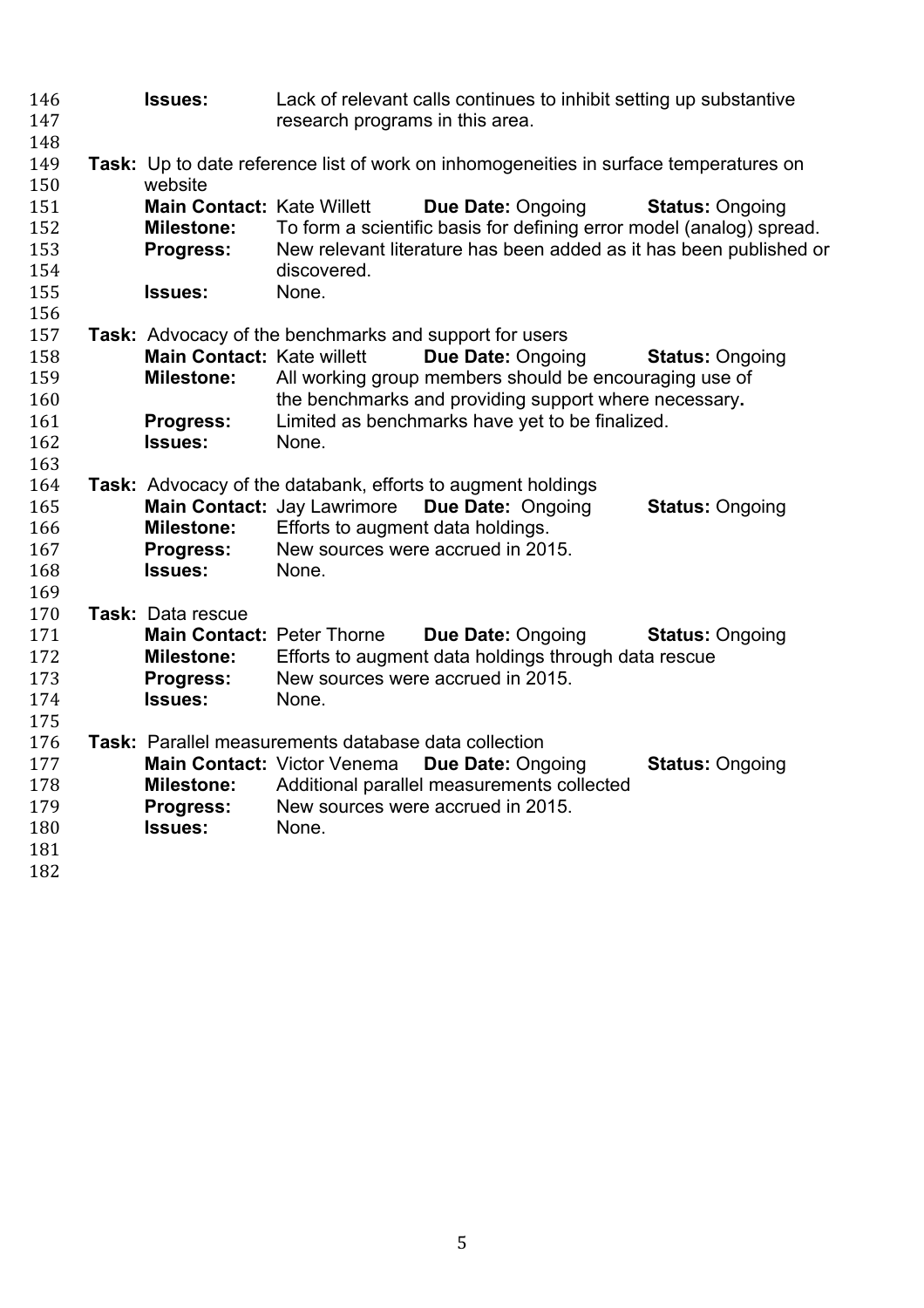| 183        |                                                                                                                                                                                  | 2. Latent Activities due for completion in the previous reporting period              |  |  |  |  |
|------------|----------------------------------------------------------------------------------------------------------------------------------------------------------------------------------|---------------------------------------------------------------------------------------|--|--|--|--|
| 184<br>185 |                                                                                                                                                                                  |                                                                                       |  |  |  |  |
| 186        | Note that does not include actions that were superceded by new or revised items in the<br>2015 work plan. These instead are now caught up in the next sub-section based upon the |                                                                                       |  |  |  |  |
| 187        | revised dates.                                                                                                                                                                   |                                                                                       |  |  |  |  |
| 188        |                                                                                                                                                                                  |                                                                                       |  |  |  |  |
| 189        |                                                                                                                                                                                  |                                                                                       |  |  |  |  |
| 190        | Task: Advancing exchange of daily climate summaries on a routine basis                                                                                                           |                                                                                       |  |  |  |  |
| 191        | <b>Main Contact: NCEI</b>                                                                                                                                                        | Due Date: 1/14<br><b>Status: Open</b>                                                 |  |  |  |  |
| 192        | <b>Milestone:</b>                                                                                                                                                                | Completion of development and testing of new CLIMAT                                   |  |  |  |  |
| 193        |                                                                                                                                                                                  | template containing daily observations.                                               |  |  |  |  |
| 194        | Progress:                                                                                                                                                                        | Daily CLIMAT BUFR Template completed and validated through                            |  |  |  |  |
| 195        |                                                                                                                                                                                  | the IPET-DRMM in Sept 2014.                                                           |  |  |  |  |
| 196        | Issues:                                                                                                                                                                          | Follow through to implementation.                                                     |  |  |  |  |
| 197        |                                                                                                                                                                                  |                                                                                       |  |  |  |  |
| 198        | <b>Task:</b> Metadata collection strategy                                                                                                                                        |                                                                                       |  |  |  |  |
| 199        | Main Contact: Databank WG                                                                                                                                                        | <b>Status: Closed</b><br>Due Date: 7/14                                               |  |  |  |  |
| 200        | <b>Milestone:</b>                                                                                                                                                                | Documentation of Working Group's strategy to pursue                                   |  |  |  |  |
| 201        |                                                                                                                                                                                  | metadata holdings for existing data holdings.                                         |  |  |  |  |
| 202        | <b>Progress:</b>                                                                                                                                                                 | A document on metadata principles was developed and published.                        |  |  |  |  |
| 203        | <b>Issues:</b>                                                                                                                                                                   | Prioritization of databank release and near real time updates.                        |  |  |  |  |
| 204        |                                                                                                                                                                                  |                                                                                       |  |  |  |  |
| 205        |                                                                                                                                                                                  | Task: Implement near real time (NRT) and period of record updates to the databank and |  |  |  |  |
| 206        | document how these are done                                                                                                                                                      |                                                                                       |  |  |  |  |
| 207        | Main Contact: Jared Rennie                                                                                                                                                       | Due Date: 9/14<br><b>Status: Closed</b>                                               |  |  |  |  |
| 208        | <b>Milestone:</b>                                                                                                                                                                | Provide continuing updates to Databank.                                               |  |  |  |  |
| 209        | <b>Progress:</b>                                                                                                                                                                 | Release of v1.1 completes this task by undertaking and                                |  |  |  |  |
| 210        |                                                                                                                                                                                  | documenting the first period of record update.                                        |  |  |  |  |
| 211        | Issues:                                                                                                                                                                          | None.                                                                                 |  |  |  |  |
| 212        |                                                                                                                                                                                  |                                                                                       |  |  |  |  |
| 213        |                                                                                                                                                                                  | <b>Task:</b> Add to collections in data sparse areas                                  |  |  |  |  |
| 214        | Main Contact: Databank WG                                                                                                                                                        | Due Date: 9/14<br><b>Status: Partially met</b>                                        |  |  |  |  |
| 215        | <b>Milestone:</b>                                                                                                                                                                | Enhance data collections in data sparse areas, principally Africa                     |  |  |  |  |
| 216        |                                                                                                                                                                                  | and S. America. Work with ACRE and EarthTemp Network.                                 |  |  |  |  |
| 217        | Progress:                                                                                                                                                                        | 10 new sources but most are in already well sampled regions. A                        |  |  |  |  |
| 218        |                                                                                                                                                                                  | workshop is planned for June 2016 to be held in Maynooth                              |  |  |  |  |
| 219        |                                                                                                                                                                                  | University, which may help identify new data sources. Shall                           |  |  |  |  |
| 220        |                                                                                                                                                                                  | transition to a standing objective as shall unlikely ever be complete                 |  |  |  |  |
| 221        |                                                                                                                                                                                  | by augmenting the existing databank related standing objective.                       |  |  |  |  |
| 222        | <b>Issues:</b>                                                                                                                                                                   | Resources, contacts.                                                                  |  |  |  |  |
| 223        |                                                                                                                                                                                  |                                                                                       |  |  |  |  |
| 224        |                                                                                                                                                                                  | <b>Task:</b> Instigate access and visualization working group                         |  |  |  |  |
| 225        |                                                                                                                                                                                  | Main Contact: Steering Committee<br><b>Due Date: 12/14</b><br><b>Status: Open</b>     |  |  |  |  |
| 226        | <b>Milestone:</b>                                                                                                                                                                | WG active.                                                                            |  |  |  |  |
| 227        | Progress:                                                                                                                                                                        | None.                                                                                 |  |  |  |  |
| 228        | <b>Issues:</b>                                                                                                                                                                   | Prioritization of benchmarks and databank improvements. Will                          |  |  |  |  |
| 229        |                                                                                                                                                                                  | be addressed only once benchmarks are released.                                       |  |  |  |  |
| 230        |                                                                                                                                                                                  |                                                                                       |  |  |  |  |
| 231        |                                                                                                                                                                                  |                                                                                       |  |  |  |  |
|            |                                                                                                                                                                                  |                                                                                       |  |  |  |  |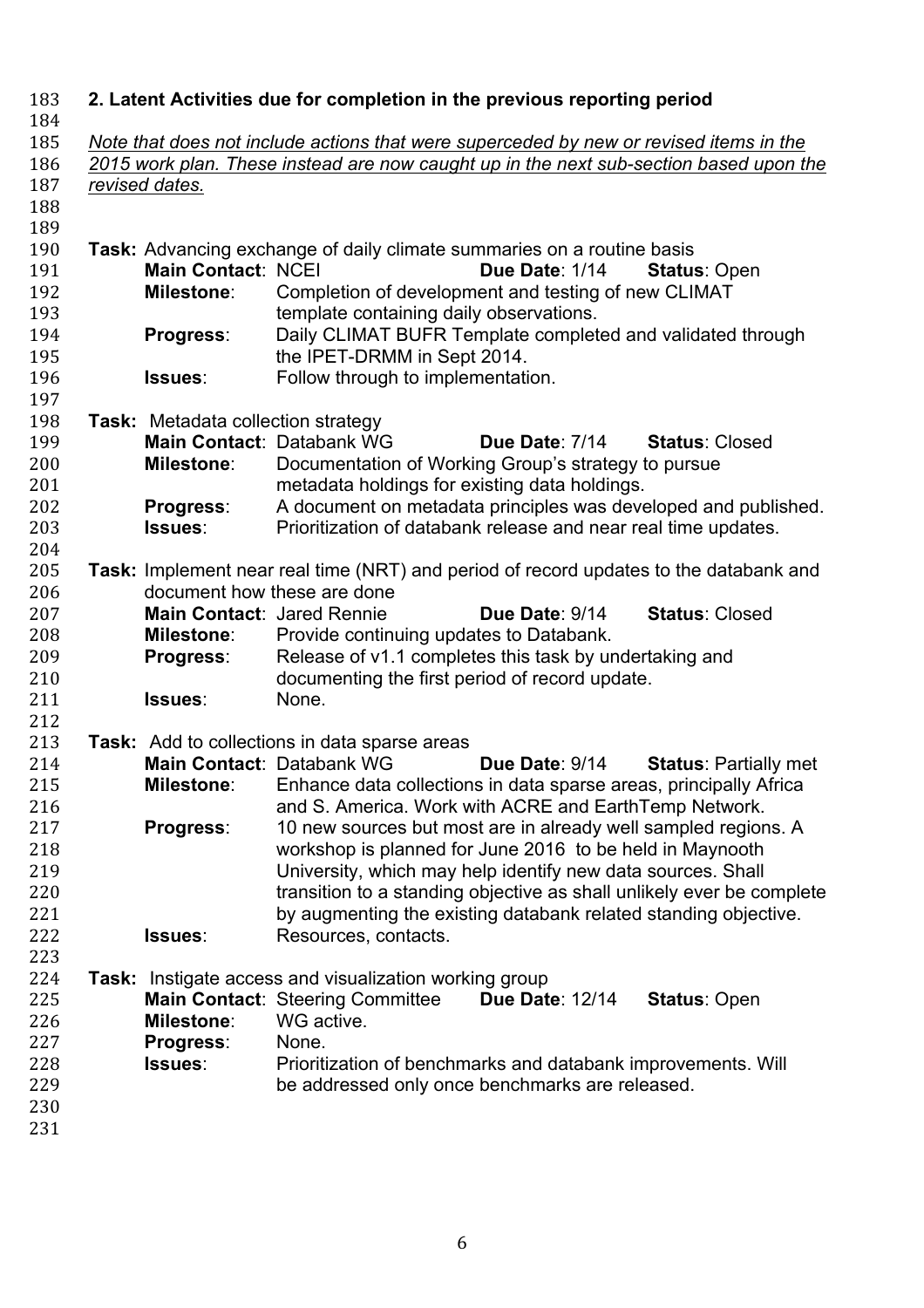| 232<br>233                                                         | 3. Progress against stated aims in the Implementation Plan for the present year |                                                                                                                                              |                                                                                                                                                                                                                                                                                                                                                                                                                       |  |  |  |  |  |
|--------------------------------------------------------------------|---------------------------------------------------------------------------------|----------------------------------------------------------------------------------------------------------------------------------------------|-----------------------------------------------------------------------------------------------------------------------------------------------------------------------------------------------------------------------------------------------------------------------------------------------------------------------------------------------------------------------------------------------------------------------|--|--|--|--|--|
| 234<br>235<br>236                                                  |                                                                                 | This is progress as assigned against the previous annual report's stated objectives. New<br>activities and timelines are given in Section 4. |                                                                                                                                                                                                                                                                                                                                                                                                                       |  |  |  |  |  |
| 237<br>238<br>239<br>240<br>241<br>242                             |                                                                                 | <b>Milestone:</b><br><b>Progress:</b><br>Issues:                                                                                             | Task: Establish parallel observations science team<br>Main Contact: Victor Venema<br><b>Due Date: 1/15</b><br><b>Status: Closed</b><br>Group created and active.<br>Group created and making good progress<br><b>None</b>                                                                                                                                                                                             |  |  |  |  |  |
| 243<br>244<br>245<br>246<br>247<br>248<br>249                      |                                                                                 | Main Contact: Jared rennie<br><b>Milestone:</b><br><b>Progress:</b><br><b>Issues:</b>                                                        | Task: Add at least 10 new sources to monthly databank and release v1.1<br><b>Due Date: 3/15</b><br><b>Status: Closed</b><br>v1.1 release available<br>v1.1 release was made in late 2015 as detailed in the databank<br>working group report and an NCEI tech note.<br>None                                                                                                                                           |  |  |  |  |  |
| 250<br>251<br>252<br>253<br>254                                    |                                                                                 | Main Contact: Kate Willett<br><b>Milestone:</b>                                                                                              | Task: Analog-clean-worlds open worlds<br><b>Due Date: 3/15</b><br><b>Status: Partially complete</b><br>Create software to produce analog-clean worlds on a global<br>scale, produce enough to create the open error worlds and submit<br>methods paper.                                                                                                                                                               |  |  |  |  |  |
| 255<br>256<br>257<br>258                                           |                                                                                 | Progress:<br>Issues:                                                                                                                         | A paper has been submitted and the code has been archived that<br>produces globally complete analogs with a few stations missing<br>due to data issues or extreme data sparseness.<br>Resources and complexity.                                                                                                                                                                                                       |  |  |  |  |  |
| 259<br>260<br>261<br>262<br>263<br>264<br>265<br>266               |                                                                                 | <b>Main Contact: Kate Willett</b><br><b>Milestone:</b><br><b>Progress:</b><br>Issues:                                                        | Task: Analog-clean-worlds global-scale production<br><b>Due Date: 4/15</b><br><b>Status: Partially complete</b><br>Worlds available<br>Worlds have been created but not yet released pending completion<br>of a paper and any ensuing methodological tweaks.<br>Resources and complexity.                                                                                                                             |  |  |  |  |  |
| 267<br>268<br>269<br>270<br>271<br>272<br>273                      |                                                                                 | Milestone:<br>Progress:<br>Issues:                                                                                                           | Task: Analog-error-worlds concept finalised<br>Main Contact: Claude Williams / Victor Venema Due Date: 4/15<br><b>Status: Closed</b><br>Concepts agreed and documented.<br>Concepts were finalised but are yet to be applied. Victor Venema<br>visited Met Office in August to advance this.<br>None.                                                                                                                 |  |  |  |  |  |
| 274<br>275<br>276<br>277<br>278<br>279<br>280<br>281<br>282<br>283 |                                                                                 | <b>Milestone:</b><br><b>Progress:</b><br><b>Issues:</b>                                                                                      | <b>Task:</b> Plan for advancing multi-element databank holdings<br>Main Contact: Jay Lawrimore<br>Due Date: 6/15<br><b>Status: Partially met</b><br>Plan clearly articulated.<br>Some discussion and progress has been made. A meeting at<br>Maynooth University in June 2016 is foreseen with an aspiration of<br>a community white paper as an outcome.<br>Resourcing and adoption shall be substantive challenges. |  |  |  |  |  |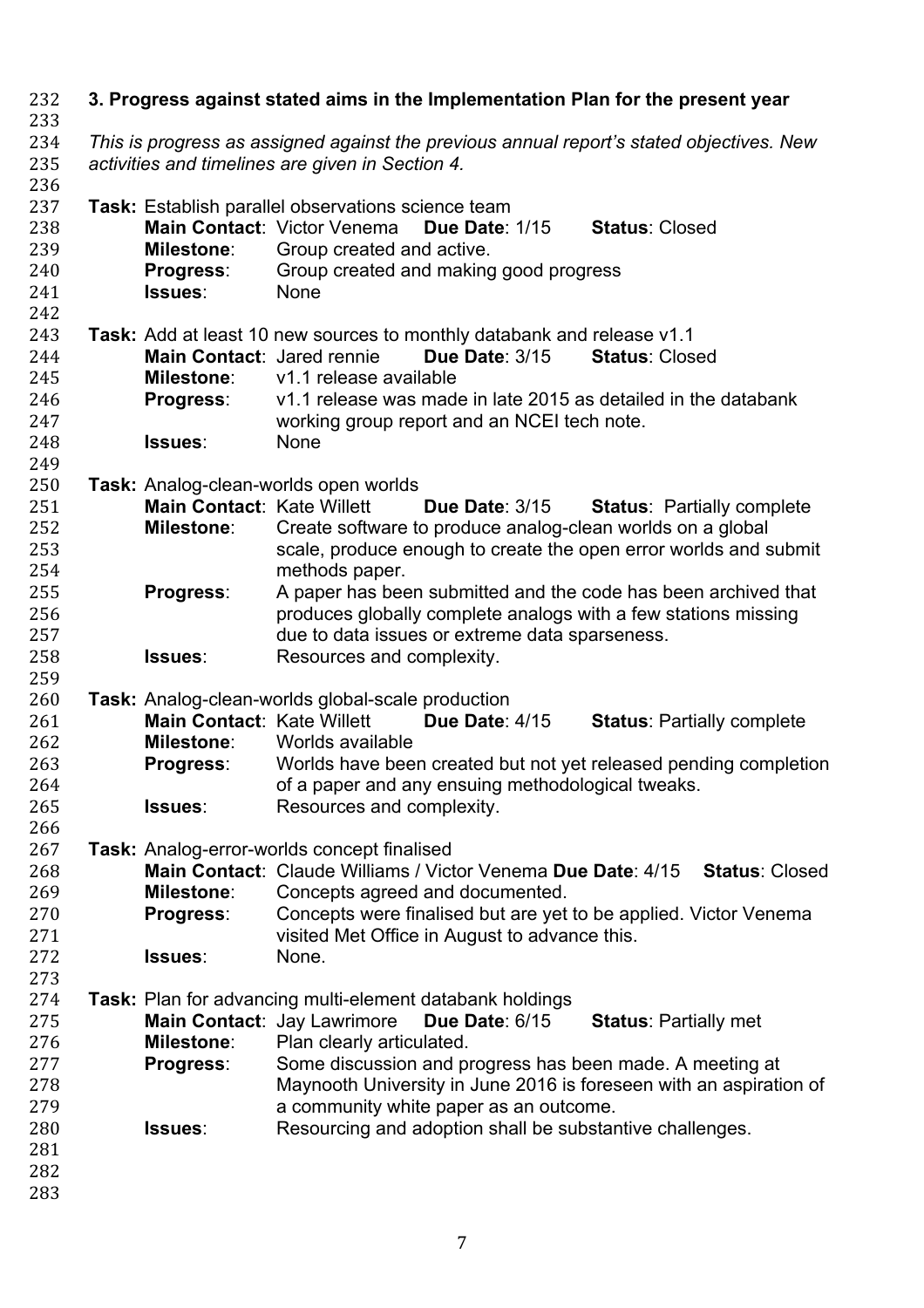| 284 |                                    | Task: Analog-error-worlds open worlds                                              |
|-----|------------------------------------|------------------------------------------------------------------------------------|
| 285 |                                    | Main Contact: Claude Williams / Victor Venema Due Date: 7/15 Status: Open          |
| 286 | Milestone:                         | Create software to produce analog-error worlds for at least the                    |
| 287 |                                    | open worlds and submit methods paper.                                              |
|     |                                    | Limited. Victor visited Met Office and this helped prepare the                     |
| 288 | Progress:                          |                                                                                    |
| 289 |                                    | foundation, but the building itself is most work and still to be done.             |
| 290 | Issues:                            | Dependency upon availability of clean worlds.                                      |
| 291 |                                    |                                                                                    |
| 292 |                                    | <b>Task:</b> Finish basic data processing of the parallel database                 |
| 293 |                                    | Main Contact: Victor Venema<br>Due Date: 7/15<br><b>Status: Partially complete</b> |
| 294 | <b>Milestone:</b>                  | Quality control developed and applied                                              |
| 295 | <b>Progress:</b>                   | As data is still coming in this remains work in progress.                          |
| 296 | Issues:                            | Unlikely to be a case of do it once and never revisit so may be best               |
| 297 |                                    | as BAU rather than a specific task in future. Have decided to base                 |
| 298 |                                    | work on a database.                                                                |
| 299 |                                    |                                                                                    |
| 300 |                                    | Task: Analog-error-worlds blind worlds (official benchmarks)                       |
| 301 |                                    | Main Contact: Claude Williams/Victor Venema Due Date: 8/15<br><b>Status: Open</b>  |
| 302 | <b>Milestone:</b>                  | Produce analog-error worlds from the analog-clean-worlds ready                     |
| 303 |                                    | for distribution as official benchmark data.                                       |
| 304 | Progress:                          | See open worlds.                                                                   |
|     | Issues:                            |                                                                                    |
| 305 |                                    | Dependency upon availability of clean worlds.                                      |
| 306 |                                    |                                                                                    |
| 307 | Task: Benchmarking platform design |                                                                                    |
| 308 | <b>Main Contact: Kate Willett</b>  | <b>Due Date: 8/15</b><br><b>Status: Open</b>                                       |
| 309 | <b>Milestone:</b>                  | Create a webpage showing step-by-step 'How to benchmark' with                      |
| 310 |                                    | appropriate links to data, validation and intercomparison tables with              |
| 311 |                                    | registration so that feedback can be provided and contact                          |
| 312 |                                    | maintained.                                                                        |
| 313 | Progress:                          | None.                                                                              |
| 314 | Issues:                            | Dependency upon completion and distribution of the benchmarks.                     |
| 315 |                                    |                                                                                    |
| 316 |                                    | Task: Benchmark cycle release of analog-error-worlds                               |
| 317 | <b>Main Contact: Kate Willett</b>  | Due Date: 9/15<br><b>Status: Open</b>                                              |
| 318 | <b>Milestone:</b>                  | Benchmarks available and widely publicised.                                        |
| 319 | <b>Progress:</b>                   | None.                                                                              |
| 320 | Issues:                            | Dependency upon availability of benchmarks.                                        |
| 321 |                                    |                                                                                    |
| 322 |                                    | Task: Benchmark cycle release of analog-error-worlds                               |
| 323 | <b>Main Contact: Kate Willett</b>  | <b>Due Date: 9/15</b><br><b>Status: Open</b>                                       |
| 324 | <b>Milestone:</b>                  | Benchmarks available and widely publicised.                                        |
| 325 |                                    | None.                                                                              |
| 326 | <b>Progress:</b><br>Issues:        | Dependency upon availability of benchmarks.                                        |
|     |                                    |                                                                                    |
| 327 |                                    |                                                                                    |
| 328 |                                    | <b>Task:</b> Addition of new sources to GHCN-Daily                                 |
| 329 | <b>Main Contact: Matt Menne</b>    | <b>Due Date: 9/15</b><br>Status:                                                   |
| 330 | Milestone:                         | New data added                                                                     |
| 331 | <b>Progress:</b>                   | Plan to remerge in the various KNMI held daily sources in first                    |
| 332 |                                    | Instance but not yet enacted                                                       |
| 333 | <b>Issues</b> :                    | Time and resources                                                                 |
| 334 |                                    |                                                                                    |
| 335 |                                    |                                                                                    |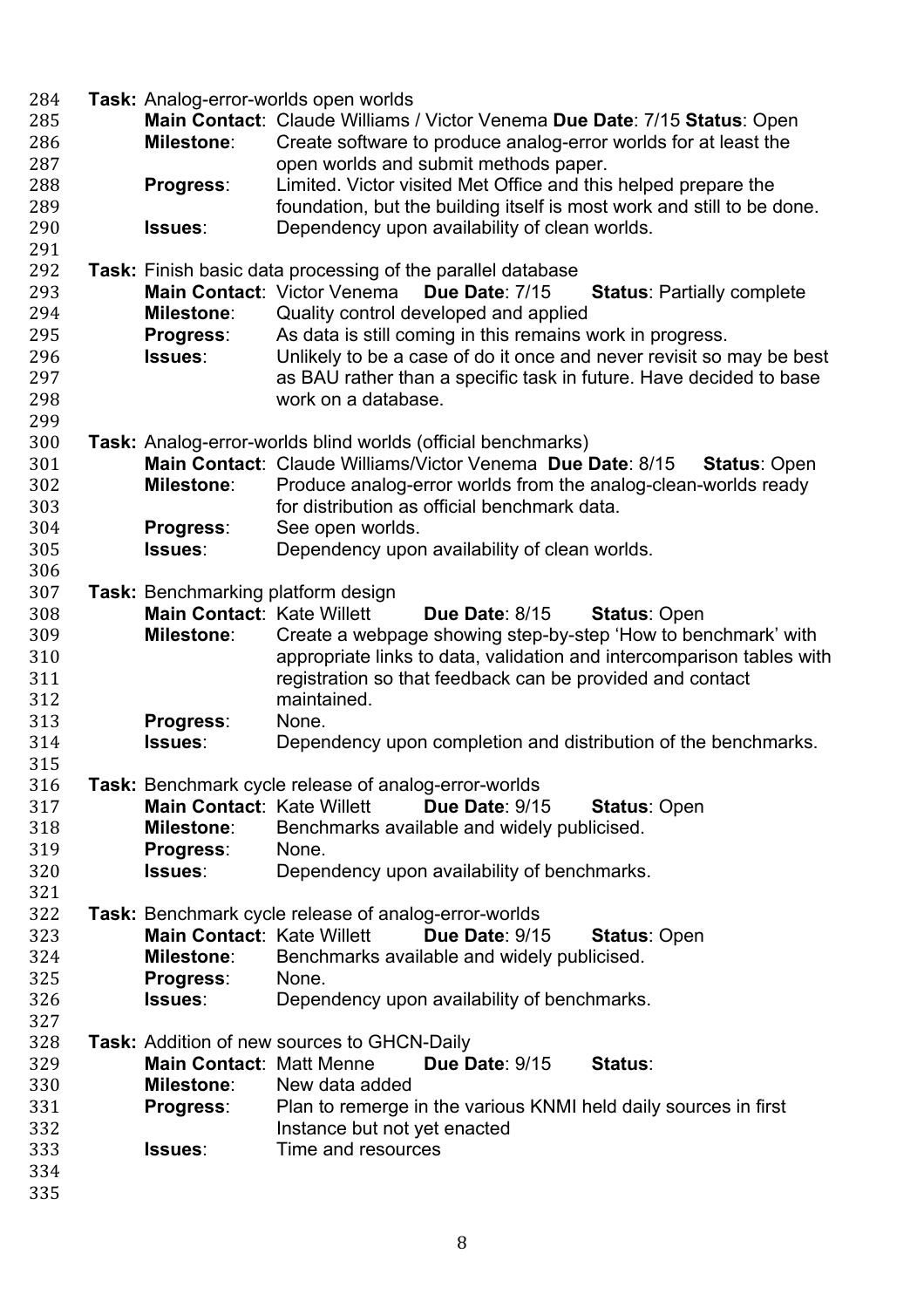| 336<br>337<br>338<br>339<br>340<br>341 | <b>Task: Metadata collection</b><br><b>Milestone:</b><br><b>Progress:</b><br>Issues: | <b>Main Contact: Jay Lawrimore</b><br>None.<br>Resources. | Due Date: 9/15<br>Add at least two new sources of metadata to databank. | <b>Status: Open</b>                                                                            |
|----------------------------------------|--------------------------------------------------------------------------------------|-----------------------------------------------------------|-------------------------------------------------------------------------|------------------------------------------------------------------------------------------------|
| 342                                    |                                                                                      | <b>Task: PhD on Daily Benchmarking completed</b>          |                                                                         |                                                                                                |
| 343                                    |                                                                                      | Main Contact: Rachel Warren                               | <b>Due Date: 9/15</b>                                                   | <b>Status: Closed</b>                                                                          |
| 344                                    | <b>Milestone:</b>                                                                    |                                                           | PhD submitted and papers drafted.                                       |                                                                                                |
| 345                                    | <b>Progress:</b>                                                                     | PhD was submitted March 2016.                             |                                                                         |                                                                                                |
| 346                                    | Issues:                                                                              | None.                                                     |                                                                         |                                                                                                |
| 347                                    |                                                                                      |                                                           |                                                                         |                                                                                                |
| 348                                    | <b>Task: Validation concepts finalised</b>                                           |                                                           |                                                                         |                                                                                                |
| 349                                    | Main Contact: Ian Jolliffe                                                           |                                                           | <b>Due Date: 10/15</b>                                                  | <b>Status:</b> In progress                                                                     |
| 350                                    | <b>Milestone:</b>                                                                    |                                                           | Decide upon tests with which to perform validation.                     |                                                                                                |
| 351                                    | <b>Progress:</b>                                                                     |                                                           |                                                                         | Main concept in place, but detailing still needed, construction                                |
| 352                                    |                                                                                      |                                                           | of benchmarks has been given priority.                                  |                                                                                                |
| 353                                    | Issues:                                                                              |                                                           | None but resolution will follow benchmarks provision.                   |                                                                                                |
| 354                                    |                                                                                      |                                                           |                                                                         |                                                                                                |
| 355                                    |                                                                                      |                                                           |                                                                         | <b>Task:</b> Work with ACRE / ICOADS etc. to investigate potential extension of IMMA format to |
| 356                                    | land meteorological data                                                             |                                                           |                                                                         |                                                                                                |
| 357                                    |                                                                                      |                                                           | Main Contact: Jay Lawrimore Due Date: 11/15                             | <b>Status: In progress</b>                                                                     |
| 358                                    | <b>Milestone:</b>                                                                    |                                                           | Improve long-term archive of land surface data.                         |                                                                                                |
| 359                                    | <b>Progress:</b>                                                                     | A case study is being developed.                          |                                                                         |                                                                                                |
| 360                                    | Issues:                                                                              | Resourcing.                                               |                                                                         |                                                                                                |
| 361                                    |                                                                                      |                                                           |                                                                         |                                                                                                |
| 362                                    |                                                                                      |                                                           |                                                                         |                                                                                                |
| 363                                    |                                                                                      |                                                           |                                                                         |                                                                                                |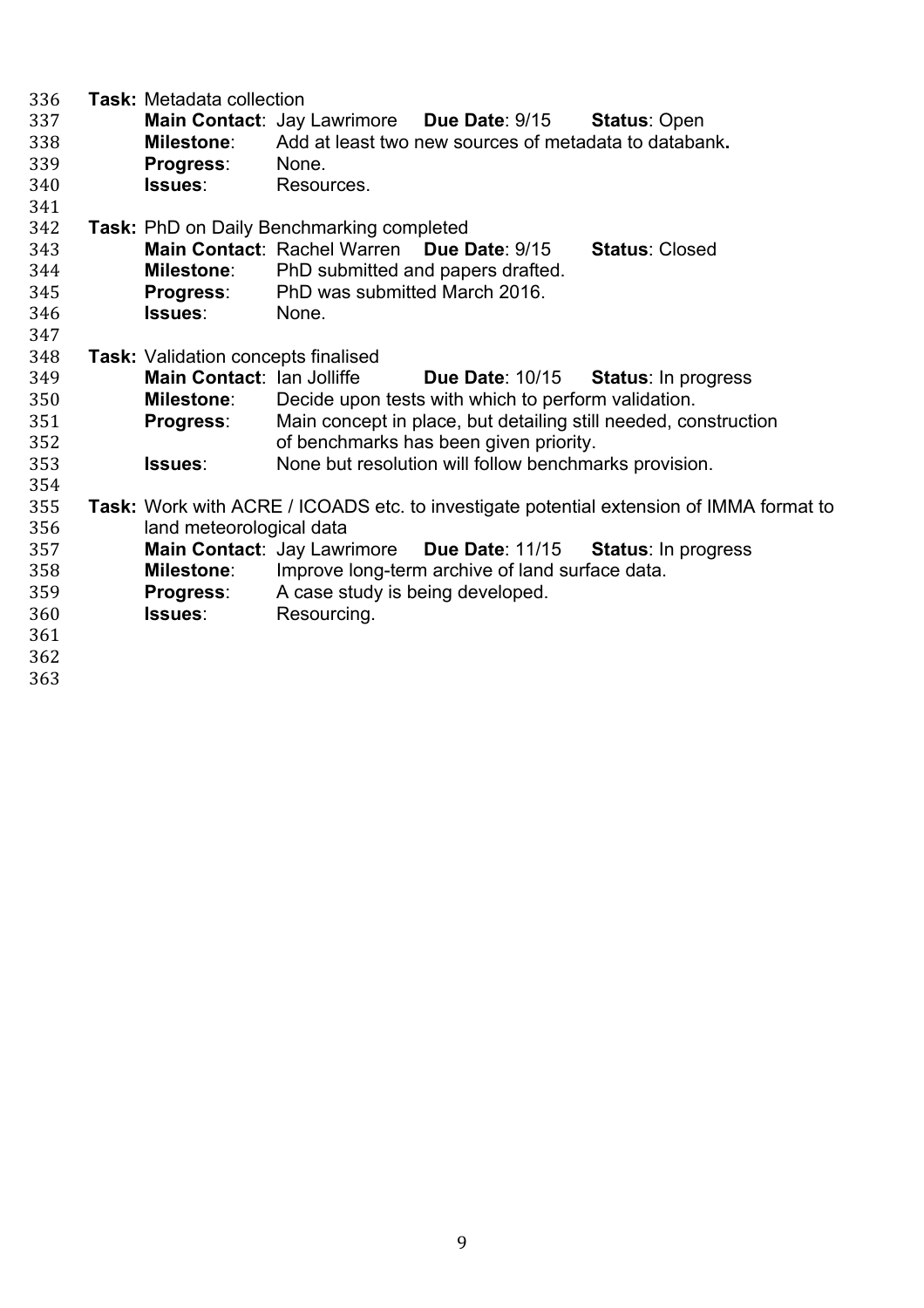#### 364 365 **4. Proposed schedule of tasks for 2015-2016 reporting period** 366

367 These are the planned activities for 2015 that are commensurate with the revised IP. In 368 some cases dates have been moved from those in the published IP to accommodate 369 developments that have arisen in the interim.

370

| <b>Activity</b>                                           | <b>Details</b>                                                                                                                                                                                                                                                                  | <b>Owner (lead</b><br>investigator<br>for<br>timebound<br>items)                        | Due date                            |
|-----------------------------------------------------------|---------------------------------------------------------------------------------------------------------------------------------------------------------------------------------------------------------------------------------------------------------------------------------|-----------------------------------------------------------------------------------------|-------------------------------------|
| Ongoing                                                   |                                                                                                                                                                                                                                                                                 |                                                                                         |                                     |
| Regular<br>teleconferences                                | For steering committee<br>and any groups formed<br>under auspices of the<br>initiative. Minutes posted<br>online.                                                                                                                                                               | Steering<br>committee                                                                   | Quarterly<br>or more<br>frequently. |
| Formal annual<br>written report on<br>Initiative          | By steering committee to<br>sponsors and posted<br>online                                                                                                                                                                                                                       | Steering<br>committee                                                                   | Every<br>January                    |
| Formal written<br>reports on<br>working group<br>progress | From working groups to<br><b>Steering Committee and</b><br>posted online                                                                                                                                                                                                        | Working<br>groups                                                                       | Every<br>October                    |
| Maintenance of<br>website and blog                        | Materials updated and<br>highlighted on a regular<br>basis.                                                                                                                                                                                                                     | <b>Steering</b><br>Committee                                                            | Ongoing                             |
| Promotion of<br>initiative through<br>relevant meetings   | Talks or posters                                                                                                                                                                                                                                                                | Steering<br>Committee,<br>working<br>groups                                             | Ongoing                             |
| Engendering new<br>dataset efforts                        | Exploit opportunities to<br>promote awareness of the<br>need for improvements to<br>and diversity of<br>algorithms, for example by<br>organizing conference<br>sessions and journal<br>special issues and by<br>lobbying funding bodies to<br>support research in this<br>area. | Steering<br>committee                                                                   | Ongoing                             |
| Advocacy of the<br>benchmarks and<br>support for users    | All group members should<br>be encouraging use of the<br>benchmarks and providing<br>support where necessary                                                                                                                                                                    | <b>Benchmarkin</b><br>g and<br>Assessment<br>working<br>group,<br>Steering<br>Committee | Ongoing                             |
| Up to date<br>reference list of                           | Ongoing throughout but<br>will have formed the basis                                                                                                                                                                                                                            | <b>Benchmarkin</b><br>g and                                                             | Ongoing                             |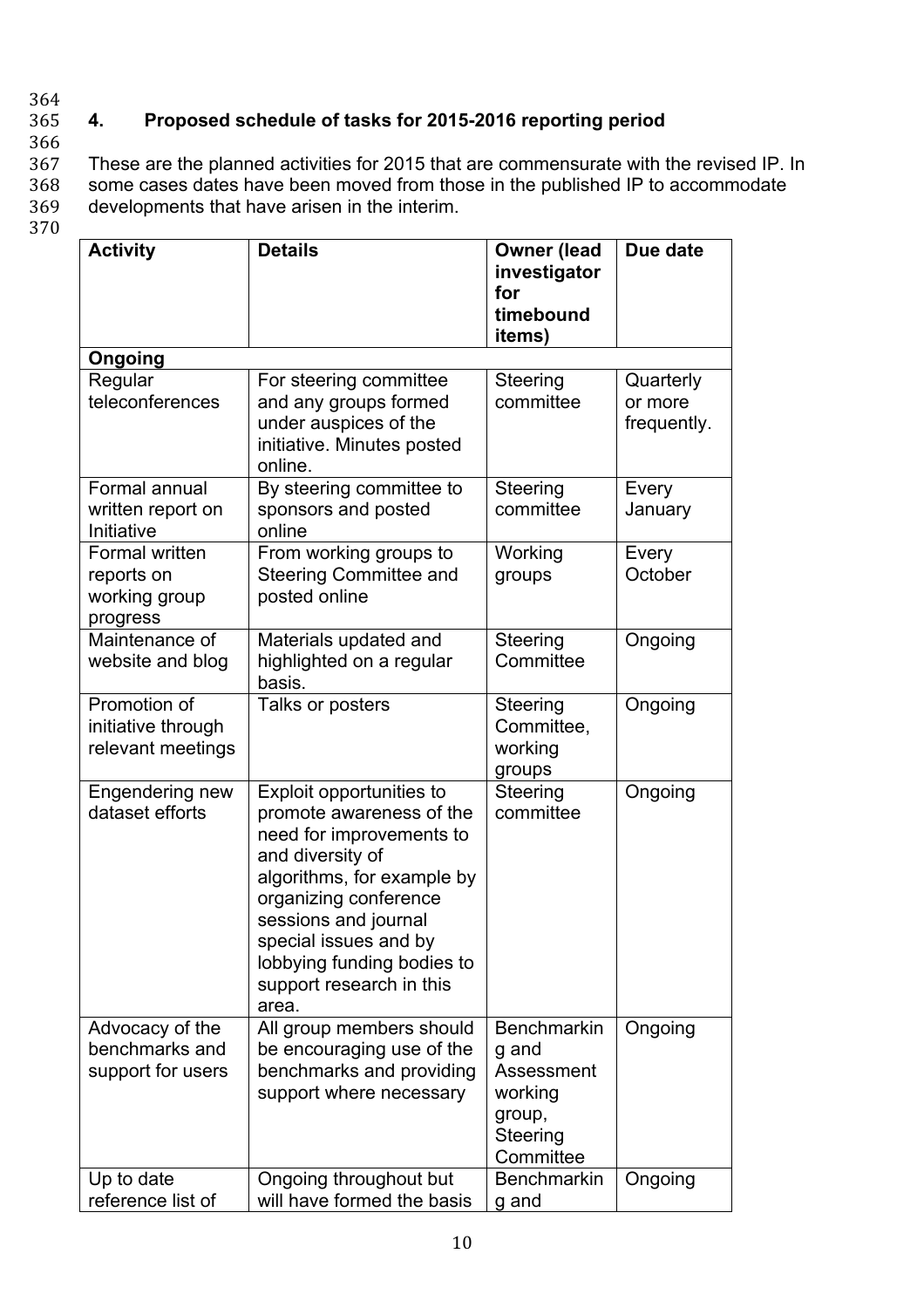| Advocacy of the<br>Every effort should be<br>Steering<br>Ongoing<br>databank, efforts<br>made to engender data<br>committee,                                                                                                                                               |  |
|----------------------------------------------------------------------------------------------------------------------------------------------------------------------------------------------------------------------------------------------------------------------------|--|
| submissions with a special<br>Databank<br>to augment<br>focus upon data sparse<br>holdings<br>working<br>regions and periods.<br>group                                                                                                                                     |  |
| Continued pursuit of<br>Ongoing<br>Data rescue<br>Data rescue<br>funding proposal for<br>until<br>task team /<br>support of crowdsourcing<br>databank<br>successful<br>of already imaged forms<br><b>WG</b><br>(such as NOAA foreign<br>data library)                      |  |
| Parallel<br>Parallel<br>Pursuit of parallel<br>Ongoing<br>measurements data<br><b>Observations</b><br>measurements<br>database data<br>holdings and analysis of<br>Science<br>collection<br>non-climatic changes<br>Team,<br>Databank<br><b>WG</b>                         |  |
| <b>Timebound</b>                                                                                                                                                                                                                                                           |  |
| Team<br>Analog-clean-<br>Produce analog-clean-<br>January<br>worlds global<br>worlds for all blind and<br>2016<br>Creation -<br>scale production<br>code run and<br>open error worlds and<br>data hosted<br>submit methods paper 2<br>by Kate<br>Willett                   |  |
| May 2016<br><b>Begin</b><br>Integrate characteristics of<br>Matt Menne,<br>development of<br><b>GHCN-Daily merge</b><br>Jay<br>beta version of<br>algorithm into databank<br>Lawrimore<br>Stage 3 merge process<br>stage 3 merge<br>using GHCN-D<br>merge algorithm        |  |
| <b>June 2016</b><br>Analog-error-<br>Create software to<br>Team<br>worlds open<br>Corruption -<br>produce analog-error-<br>worlds for at least the<br>worlds<br>lead by<br>Claude<br>open worlds<br>Williams &<br>Victor<br>Venema and<br>coding by<br><b>Kate Willett</b> |  |
| <b>July 2016</b><br>Benchmarking<br>$All$ – lead by<br>Create a webpage<br>showing step-by-step<br><b>Kate Willett</b><br><b>Platform Design</b><br>'How to benchmark' with                                                                                                |  |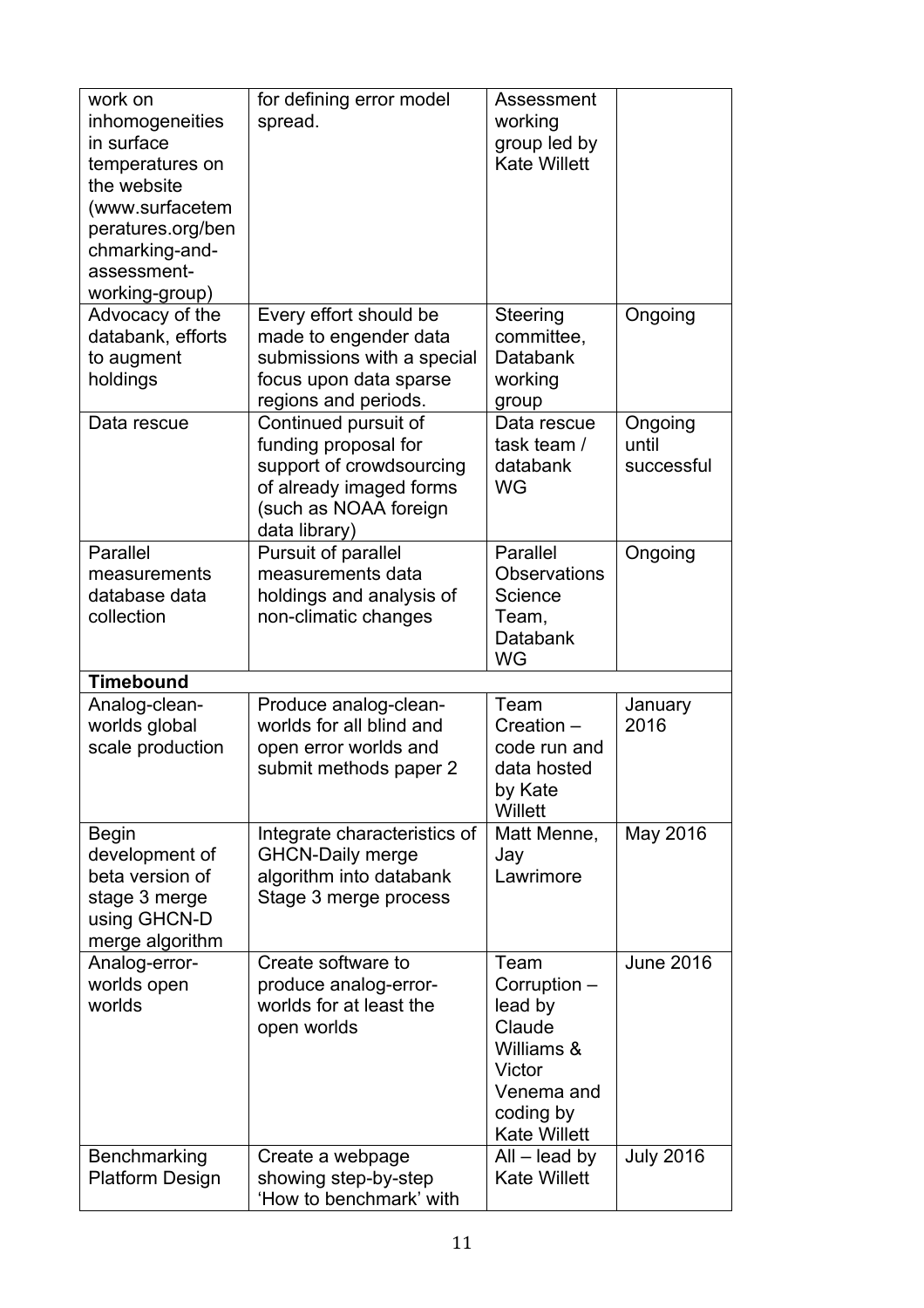|                                                                                           | appropriate links to data,<br>validation and<br>intercomparison tables<br>with registration so that<br>feedback can be provided<br>and contact maintained    |                                                                  |                   |
|-------------------------------------------------------------------------------------------|--------------------------------------------------------------------------------------------------------------------------------------------------------------|------------------------------------------------------------------|-------------------|
| <b>Benchmark Cycle</b><br>Release of<br>analog-error-<br>worlds                           | Release first official<br>benchmarks - publicise<br>widely                                                                                                   | $All$ – lead by<br><b>Kate Willett</b>                           | <b>July 2016</b>  |
| Validation<br>concepts finalised<br>(including regional<br>and incomplete<br>submissions) | Decide upon number and<br>type of tests with which to<br>perform validation                                                                                  | Team<br>Validation -<br>lead by lan<br>Jolliffe                  | <b>July 2016</b>  |
| Analog-error-<br>worlds blind<br>worlds (official<br>benchmarks)                          | Produce analog-error-<br>worlds from the analog-<br>clean-worlds ready for<br>distribution as official<br>benchmark data                                     | <b>Kate Willett</b>                                              | September<br>2016 |
| Plan for<br>advancing multi-<br>element databank<br>holdings                              | With the ISTI Steering<br>Committee establish plan<br>for multi-element holdings                                                                             | Menne,<br>Thorne,<br>Lawrimore,<br>external<br>partners          | September<br>2016 |
| Validation proof-<br>of-concept                                                           | Create software and score<br>system / intercomparison<br>tables to run the validation<br>proof-of-concept scale and<br>submit methods paper (if<br>desired?) | Team<br>Validation -<br>lead by lan<br>Jolliffe                  | September<br>2016 |
| Finish basic data<br>processing of the<br>parallel database                               | Code needs to be more<br>user friendly. Break<br>detection and computation<br>of indicies has to be<br>coded. Published for code<br>review                   | Victor<br>Venema,<br>Renate<br>Auchmann                          | November<br>2016  |
| Validation global<br>scale production                                                     | Produce software and<br>framework ready for<br>running on the global<br>scale - automated or<br>manual                                                       | Team<br>Validation -<br>lead by lan<br>Jolliffe                  | December<br>2016  |
| Submit paper on<br>the parallel data<br>concept and data<br>processing                    | Some first examples of the<br>transition from Stevenson<br>screens to AWS                                                                                    | Victor<br>Venema,<br>Renate<br>Auchmann,<br><b>Enric Aguilar</b> | January<br>2017   |
| Submit paper on<br>the transition to<br>AWS for<br>temperature                            | Analysis paper submitted                                                                                                                                     | <b>Enric Aguilar</b><br>and POST                                 | February<br>2017  |
| Submit paper on                                                                           | Analysis paper submitted                                                                                                                                     | Petr                                                             | March             |